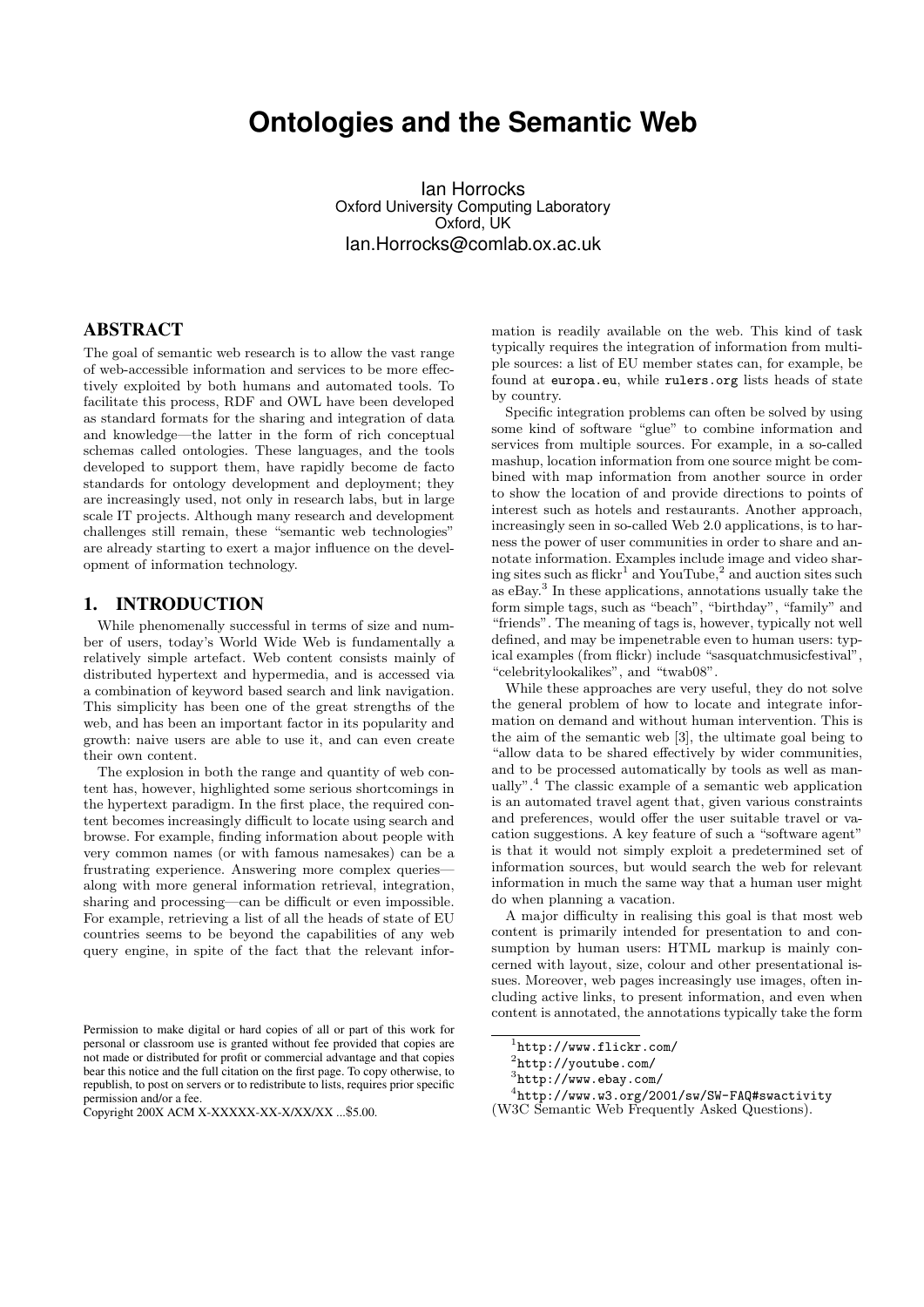of natural language strings and tags. Human users are (usually) able to interpret the significance of such features, and thus understand the information being presented, but this may not be so easy for a software agent. A key idea behind the semantic web is to address this problem by giving machine accessible semantics to annotations. This is to be achieved by using ontologies—rich conceptual schemas—to give formally defined meanings to the terms used in annotations, transforming them into semantic annotations.

This vision of a semantic web is clearly extremely ambitious, and its full realisation would require the solution of many very hard and long-standing research problems in areas such as knowledge representation and reasoning, databases, computational linguistics, computer vision and agent systems. One such problem is the tradeoff between conflicting requirements for expressive power in the language used for semantic annotations and scalability of the systems used to process them [7]; another is that integrating different ontologies may prove to be at least as hard as integrating the resources that they describe [18]. New problems include the need to create suitable annotations and ontologies, and the variable quality of web information sources.

Notwithstanding the above mentioned problems, considerable progress has been made in the development of the infrastructure needed to support the semantic web. In particular, there has been impressive progress in the development of languages and tools for content annotation and for the design and deployment of ontologies. In the following sections I will describe some of this work in a little more detail. I hope to show that, even if a full realisation of the semantic web is still some way off, these "semantic web technologies" have already been successfully deployed in a range of applications, and are starting to exert a major influence on the development of information technology.

# 2. SEMANTIC ANNOTATION

The difficulty in sharing and processing web content, or resources, derives at least in part from the fact that many web resources are unstructured, and consist of text, images, video etc. For example, we might find a web page including the following piece of unstructured text:

Harry Potter has a pet called Hedwig.

As it stands, it would be difficult for a software agent, such as a search engine, to recognise the fact that this resource describes a wizard and an owl. We might try to alleviate the problem by adding annotation tags such as  $\langle Wizard \rangle$  and  $\langle$ SnowyOwl). Taken in isolation, however, such annotations are of only limited value. In the first place the problem of understanding the terms used in the text has simply been transformed into the problem of understanding the terms used in the tags. A query for information about raptors, for example, may not retrieve this text, even though owls are raptors. Moreover, the relationship between Harry Potter and Hedwig has not been captured in these annotations, so a query for wizards having pet owls might not retrieve Harry Potter. In the web setting we might also want to integrate information from multiple sources; for example, instead of coining our own term for SnowyOwl, we might want to point to the relevant term in some resource providing definitive information about owls.

The Resource Description Framework (RDF) is a language that has been developed in order to provide a flexible mecha-



Figure 1: An example of an RDF graph

nism for describing web resources and relationships between them [14]. A key feature of RDF is the use of Internationalized Resource Identifiers (IRIs)—a generalisation of Uniform Resource Locators (URLs)—to refer to resources. This facilitates information integration by allowing RDF to directly reference non-local resources. IRIs are typically long strings such http://hogwarts.net/HarryPotter, although various abbreviation mechanisms are available; I will, however, usually omit the prefix and just write HarryPotter.

RDF is a very simple language: its underlying data structure is a labelled directed graph, and its only syntactic construct is the triple. As its name suggests, a triple consists of three components, referred to as the subject, predicate and object. A triple represents a single edge (labelled with the predicate) connecting two nodes (labelled with the subject and object); it describes a binary relationship between the subject and object via the predicate. For example, we might describe the relationship between Harry and Hedwig using the triple:

#### HarryPotter hasPet Hedwig .

where HarryPotter is the subject, hasPet is the predicate and Hedwig is the object. The subject of a triple can be either an IRI or a blank node (an unlabelled node), while the object can be an IRI, a blank node or a literal value such as a string or integer. For example, we could use the triple:

```
HarryPotter hasEmail
"harry.potter@hogwarts.net" .
```
to capture information about Harry's email address. The predicate of a triple is always an IRI, and an IRI that is used in the predicate position of a triple is called a property. An IRI is treated as a name that identifies a particular resource. Blank nodes also denote resources, but the exact resource being identified is not specified—they behave like existentially quantified variables in First Order Logic.

A set of triples is called an RDF graph. The above triples correspond to the RDF graph shown in Figure 1. In order to facilitate the sharing and exchanging of graphs on the web, an XML serialisation has also been defined. In RDF/XML the above triples could be written as

```
<rdf:Description rdf:about="#HarryPotter">
    <hasPet rdf:resource="#Hedwig"/>
    <hasEmail>harry.potter@hogwarts.net
    </hasEmail>
</rdf:Description>
```
where #HarryPotter and #Hedwig are fragment identifiers. The capabilities of RDF have been extended by giving additional meaning to certain resources. One of the most important of these is  $\texttt{rdf:type}$ ,  $5$  a special property that cap-

<sup>&</sup>lt;sup>5</sup>Where rdf: is an abbreviation (known as a names-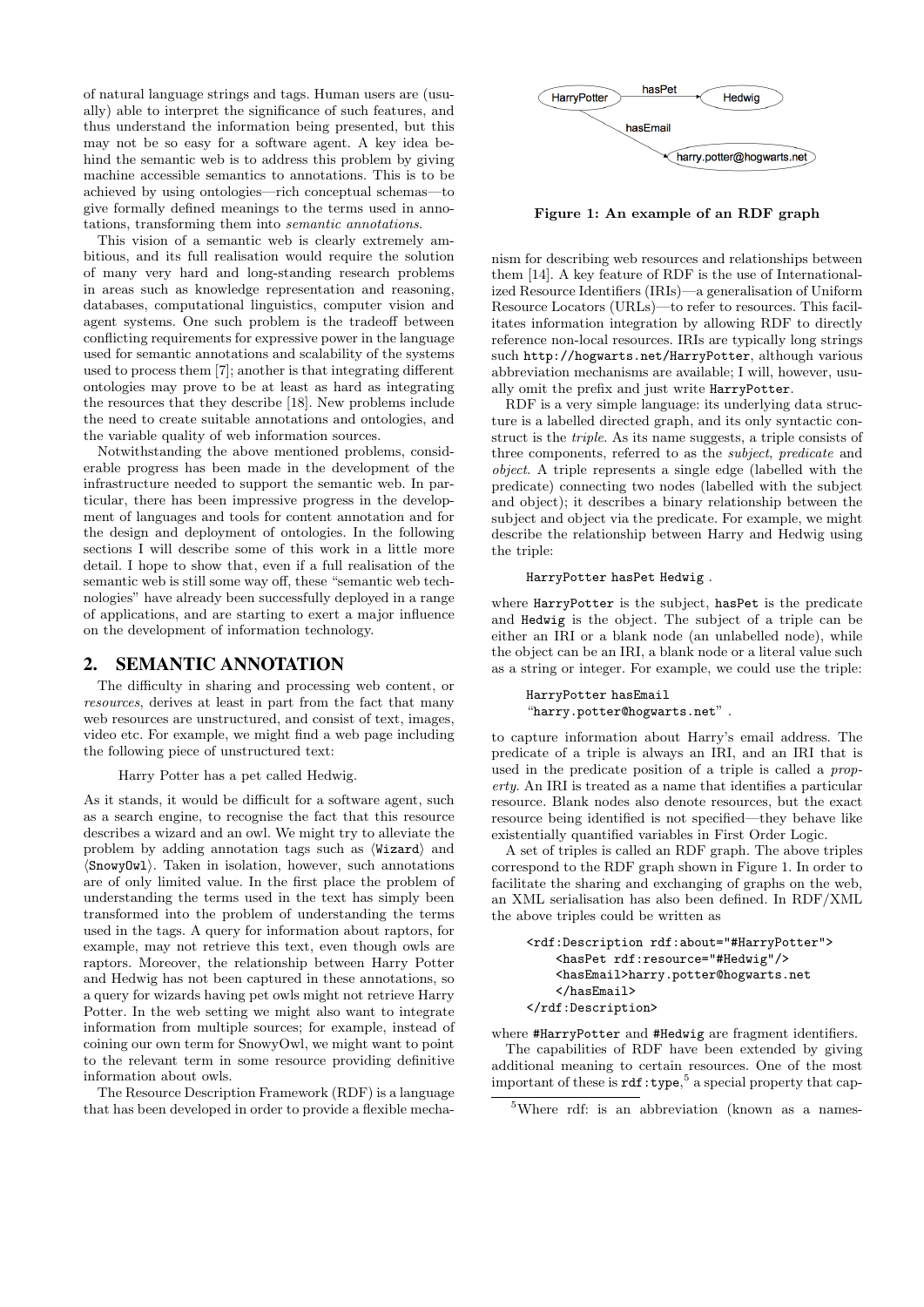tures the class-instance relationship. For example, we could use the triple:

#### HarryPotter rdf:type Wizard .

to represent the fact that Harry is an instance of Wizard.

As described so far, RDF would provide a flexible mechanism for adding structured annotations, but would do little to address the problem of understanding the meaning, or semantics, of the terms used in annotations. One possible solution to this problem would be to fix a set of terms to be used in annotations and to agree on their meaning. This can work well in constrained settings such as annotating documents: the Dublin Core Metadata Initiative<sup>6</sup> defines just such a set of terms, including, for example, the properties dc:title, dc:creator, dc:subject and dc:publisher. This approach is, however, quite limited with respect to flexibility and extensibility: only a fixed number of terms are defined, and extending this set typically requires a lengthy process in order to agree on which terms to introduce and their intended semantics. It may also be impractical to impose a single set of terms on all information providers.

An alternative approach is to agree on a language which can be used to define the meaning of new terms, e.g., by combining and/or restricting existing ones. Such a language should preferably be relatively simple and precisely specified so as to be amenable to processing by software tools. This approach provides greatly increased flexibility, as new terms can be introduced whenever needed, and it is this approach that is taken in the semantic web, where ontologies are used to provide extensible vocabularies of terms, each with a well defined meaning. A suitable ontology might, for example, introduce the term SnowyOwl, and include the information that SnowyOwls are kinds of Owl, and that Owls are kinds of Raptor. Moreover, if this information were represented in a way that is accessible to our query engine, then it would be able to recognise that Hedwig should be included in the answer to a query for raptors.

Ontology, in its original philosophical sense, is a fundamental branch of metaphysics focusing on the study of existence; its objective is to determine what entities and types of entities actually exist, and thus to study the structure of the world. The study of ontology can be traced back to the work of Plato and Aristotle, and includes the development of hierarchical categorisations of different kinds of entity and the features that distinguish them: the well known "tree of Porphyry", for example, identifies animals and plants as sub-categories of living things distinguished by animals being sensitive, and plants being insensitive (see Figure 2).

In contrast, in computer science an ontology is an engineering artefact, usually a model of (some aspect of) the world; it introduces vocabulary describing various aspects of the domain being modelled, and provides an explicit specification of the intended meaning of the vocabulary. However, this specification often includes classification based information not unlike that in Porphyry's tree. For example, Wizard may be described as a sub-category of Human, with distinguishing features including the ability to perform magic.



Figure 2: Tree of Porphyry.

The RDF Vocabulary Description Language (RDF Schema) extends RDF to include the basic features needed to define ontologies. This is achieved by giving additional meaning to more "special" resources, including rdfs:Class, rdfs:subClassOf, rdfs:subPropertyOf, rdfs:domain and rdfs:range. <sup>7</sup> The rdfs:Class resource is the class of all RDF classes: a resource such as Wizard that is the object of an rdf:type triple is itself an instance of the rdfs:Class resource. The rdfs:subClassOf and rdfs:subPropertyOf properties can be used to describe a hierarchy of classes and properties respectively. For example, the triples:

```
SnowyOwl rdfs:subClassOf Owl .
Owl rdfs:subClassOf Raptor .
```
could be used to represent the fact that a SnowyOwl is a kind of OWL and that an Owl is a kind of Raptor. Similarly, the triple:

#### hasBrother rdfs:subPropertyOf hasSibling .

could be used to represent the fact that if  $x$  has a brother  $y$ , then  $x$  also has a sibling  $y$ . Additionally, the domain and range of a property can be specified using rdfs:domain and rdfs:range. For example, the triples:

hasPet rdfs:domain Human . hasPet rdfs:range Animal .

could be used to represent the fact that only Humans can have pets and that all pets are Animals.

# 3. THE WEB ONTOLOGY LANGUAGE OWL

Although already recognisable as an ontology language, the capabilities of RDF are rather limited: they do not, for example, include the ability to describe cardinality constraints (such as Hogwarts Students having at most one pet), a feature found in most conceptual modelling languages, or to describe even a simple conjunction of classes

pace prefix) for the string "http://www.w3.org/1999/02/ 22-rdf-syntax-ns#"; i.e., the fully expanded form of rdf: type is http://www.w3.org/1999/02/22-rdf-syntax-ns# Type.

 $^6$ http://dublincore.org/schemas/

<sup>7</sup>Where rdfs: is an abbreviation for the string "http:// www.w3.org/2000/01/rdf-schema#".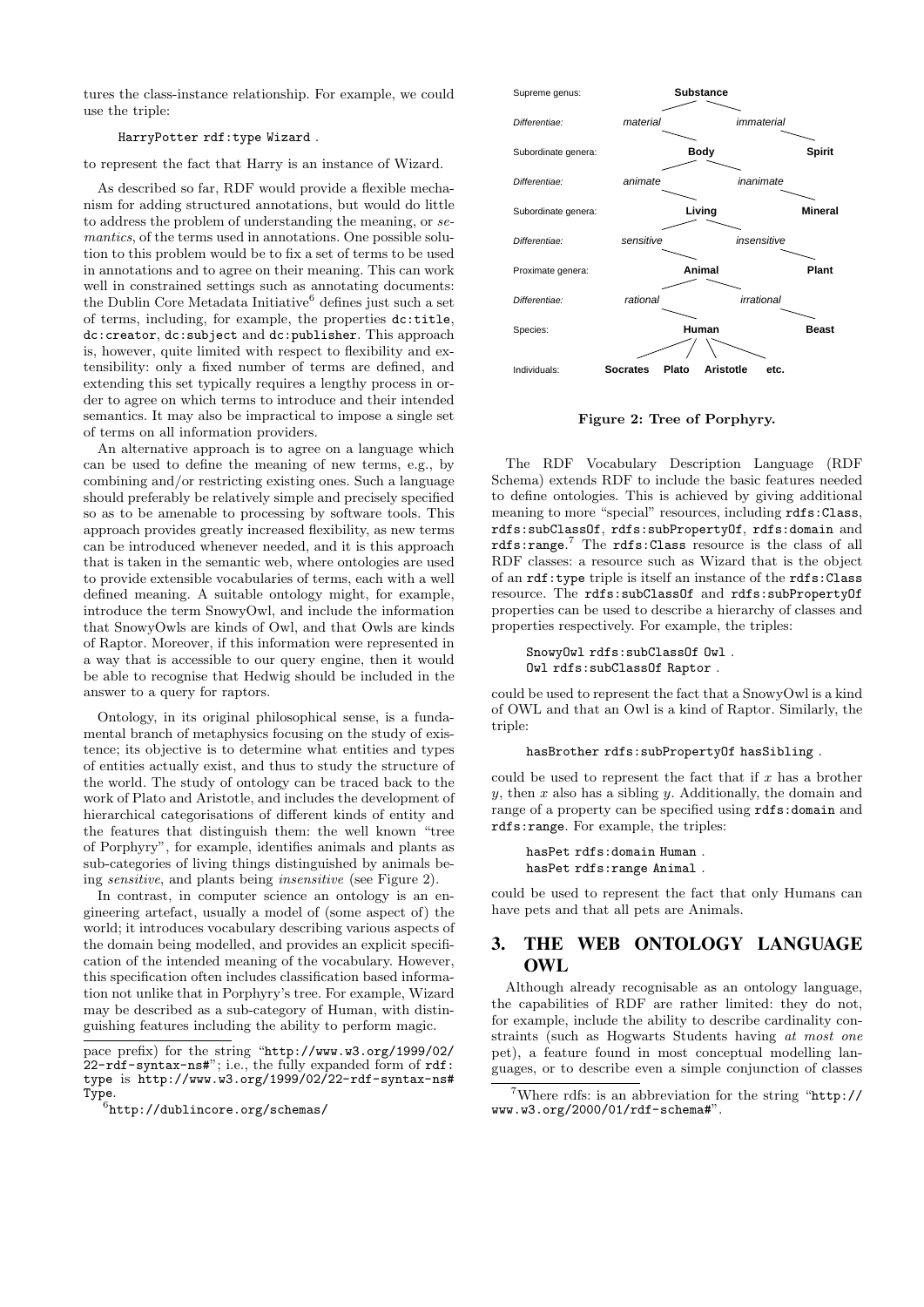(such as Student and Wizard). The need for a more expressive ontology language was widely recognised within the nascent semantic web research community, and resulted in several proposals for "web ontology languages", including SHOE, OIL and DAML+OIL.

The architecture of the web depends on agreed standards and, recognising that an ontology language standard would be a prerequisite for the development of the semantic web, the World Wide Web Consortium (W3C) set up a standardisation working group to develop a standard for a web ontology language. The result of this activity was the OWL ontology language standard.<sup>8</sup> OWL exploited the earlier work on OIL and DAML+OIL, and also tightened the integration of these languages with RDF.

The integration of OWL with RDF includes the provision of an RDF based syntax. This has the advantage of making OWL ontologies directly accessible to web based applications, but the syntax is rather verbose and not easy to read. For example, the description of the above mentioned class of Student Wizards would be written in RDF/XML as:

```
<owl:Class>
  <owl:intersectionOf
       rdf:parseType="Collection">
    <owl:Class rdf:about="#Student"/>
    <owl:Class rdf:about="#Wizard"/>
  </owl:intersectionOf>
</owl:Class>
```
In the remainder of this article I will instead use an informal "human readable" syntax based on the one used in the Protégé 4 ontology development tool.<sup>9</sup> In this syntax, the above description is written as:

#### Student and Wizard

A key feature of OWL is its basis in Description Logics (DLs), a family of logic-based knowledge representation formalisms that are descendants of Semantic Networks and KL-ONE, but that have a formal semantics based on firstorder logic [1]. These formalisms all adopt an object-oriented model, similar to the one used by Plato and Aristotle, in which the domain is described in terms of individuals, *con*cepts (called classes in RDF), and roles (called properties in RDF). Individuals, e.g., "Hedwig", are the basic elements of the domain; concepts, e.g., "Owl", describe sets of individuals having similar characteristics; and roles, e.g., "hasPet", describe relationships between pairs of individuals, such as "HarryPotter hasPet Hedwig". In order to avoid confusion I will keep to the already introduced RDF terminology and from now on refer to these basic language components as individuals, classes and properties.

As well as atomic class names such as Wizard and Owl, DLs also allow for class descriptions to be composed from atomic classes and properties. A given DL is characterised by the set of constructors provided for building class descriptions. OWL is based on a very expressive DL called  $\mathcal{SHOIN}(\mathbf{D})$ —a sort of acronym derived from the various features of the language [11]. The class constructors available in OWL include the Booleans and, or and not, which in OWL are called *intersectionOf*, unionOf and complementOf, as well as restricted forms of existential  $(∃)$ 

and universal  $(\forall)$  quantification, which in OWL are called, respectively, someValuesFrom and allValuesFrom restrictions. OWL also allows for properties to be declared to be transitive—if hasAncestor is a transitive property, then Enoch hasAncestor Cain and Cain hasAncestor Eve implies that Enoch has Ancestor Eve. The S in  $\mathcal{SHOIN}(\mathbf{D})$  stands for this basic set of features.

In OWL, someValuesFrom restrictions are used to describe classes whose instances are related, via a given property, to instances of some other class. For example,

## Wizard and hasPet some Owl

describes those Wizards having pet Owls. Note that such a description is itself a class, the instances of which are just those individuals that satisfy the description; in this case, those individuals that are instances of Wizard and that are related via the hasPet property to an individual that is an instance of Owl. If an individual is asserted to be a member of this class, then we know that they must have a pet Owl, although we may not be able to identify the Owl in question, i.e., someValuesFrom restrictions specify the existence of a relationship. In contrast, allValuesFrom restrictions constrain the possible objects of a given property and are typically used as a kind of localised range restriction. For example, we might want to state that Hogwarts students can have only Owls, Cats or Toads as pets without placing a global range restriction on the hasPet property (because other kinds of pet may be possible in general). We can do this in OWL as follows:

Class: HogwartsStudent SubClassOf: hasPet only (Owl or Cat or Toad)

In addition to the above mentioned features, OWL also allows for property hierarchies (the  $H$  in  $\mathcal{SHOIN}(\mathbf{D})$ ), extensionally defined classes using the *one Of* constructor  $(O)$ , inverse properties using the inverseOf property constructor  $(\mathcal{I})$ , cardinality restrictions using the *minCardinality*,  $maxCardinality$  and *cardinality* constructors  $(N)$ , and the use of XML Schema datatypes and values  $(D)$ .<sup>10</sup> For example, we could additionally state that the instances of HogwartsHouse are exactly Gryffindor, Slytherin, Ravenclaw and Hufflepuff, that Hogwarts students have an email address (which is a string) and at most one pet, that isPetOf is the inverse of hasPet and that a Phoenix can only be the pet of a Wizard:

```
Class: HogwartsHouse
 EquivalentTo: { Gryffindor, Slytherin,
                  Ravenclaw, Hufflepuff }
Class: HogwartsStudent
  SubClassOf: hasEmail some string
 SubClassOf: hasPet max 1
ObjectProperty: hasPet
  Inverses: isPetOf
Class: Phoenix
 SubClassOf: isPetOf only Wizard
```
An OWL ontology consists of a set of axioms. As in RDF, subClassOf and subPropertyOf axioms can be used to define a hierarchy of classes and properties. In OWL, an equivalentClass axiom can also be used as an abbreviation for a symmetrical pair of subClassOf axioms. An equivalentClass

 $8$ http://www.w3.org/2004/0WL/

 $^{9}$ http://protege.stanford.edu/

 $^{10}$ http://www.w $3.\,\mathrm{org/TR/xmlschema-2/}$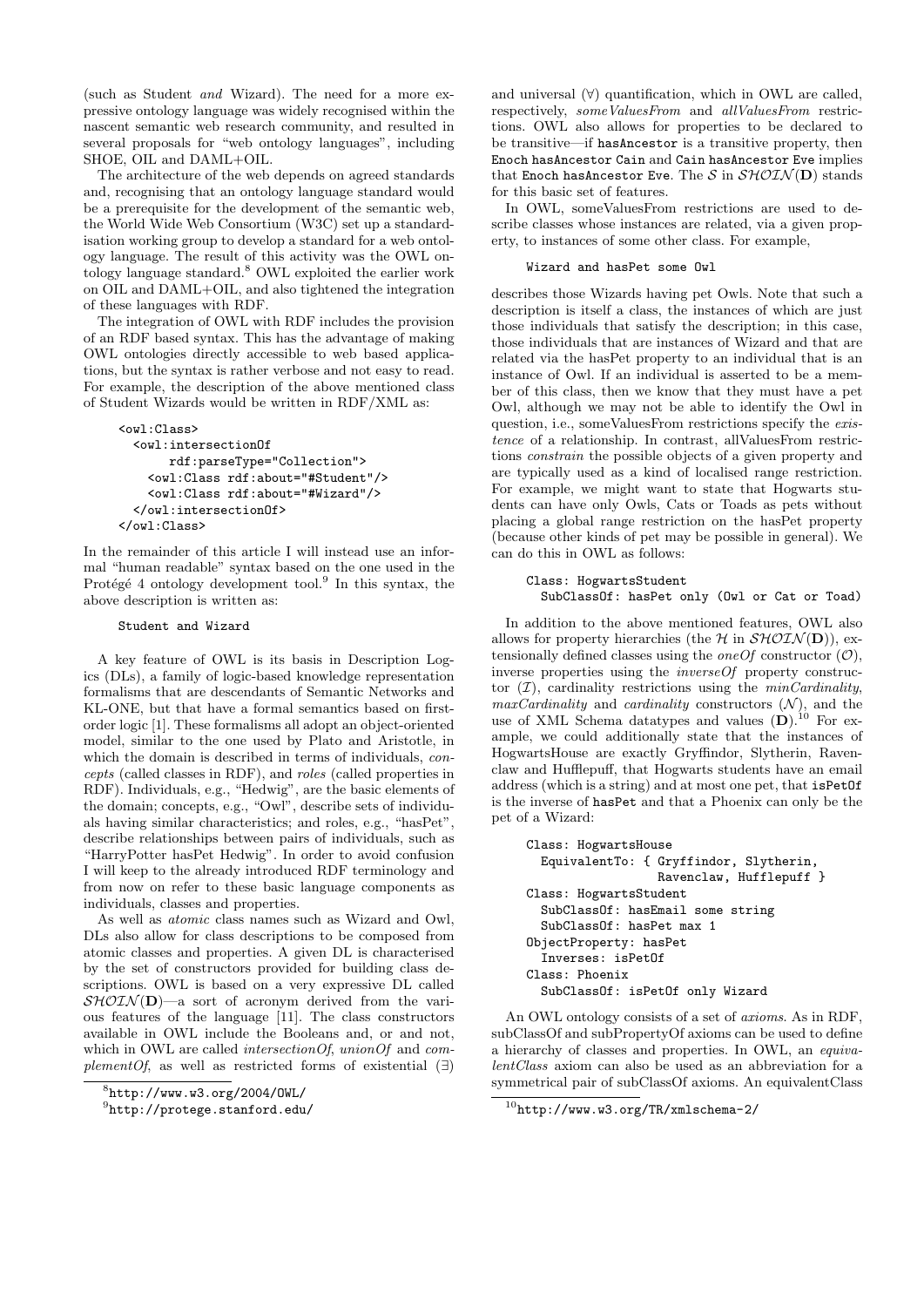axiom can be thought of as an "if and only if" condition: given the axiom C equivalentClass D, then an individual is an instance of C if and only if it is an instance of D. Combining subClassOf and equivalentClass axioms with class descriptions allows for easy extension of the vocabulary by introducing new names as abbreviations for descriptions. For example, the following axiom

```
Class: HogwartsStudent
  EquivalentTo: Student and attendsSchool
                            value Hogwarts
```
introduces the class name HogwartsStudent, and asserts that its instances are just those Students that attend Hogwarts. Axioms can also be used to state that a set of classes is disjoint, and to describe additional characteristics of properties: as well as being Transitive, a property can be Symmetric, Functional or InverseFunctional. For example, the axioms:

```
DisjointClasses: Owl Cat Toad
Property: isPetOf
  Characteristics: Functional
```
state that Owl, Cat and Toad are disjoint (i.e., that they have no instances in common), and that isPetOf is Functional (i.e., pets can have at most one owner).

The above mentioned axioms describe constraints on the structure of the domain, and play a similar role to the conceptual schema in a database setting; in DLs such a set of axioms is called a TBox (Terminology Box). OWL also allows for axioms asserting facts about some concrete situation, similar to data in a database setting; in DLs such a set of axioms is called an ABox (Assertion Box). These might, for example, include the facts:

```
Individual: HarryPotter
  Types: HogwartsStudent
Individual: Fawkes
  Types: Phoenix
  Facts: isPetOf Dumbledore
```
Basic facts (i.e., those using only atomic classes) correspond directly to RDF triples—the above facts, for example, correspond to the following triples:

```
HarryPotter rdf:type, HogwartsStudent .
Fawkes rdf:type Phoenix .
Fawkes isPetOf Dumbledore .
```
The term ontology is often used to refer just to a conceptual schema or TBox, but in OWL an ontology can consist of a mixture of both TBox and ABox axioms; in DLs, this combination is known as a Knowledge Base.

Description Logics are fully fledged logics and so have a formal semantics. DLs can, in fact, be seen as decidable subsets of first-order logic, with individuals being equivalent to constants, concepts to unary predicates and roles to binary predicates. As well as giving a precise and unambiguous meaning to descriptions of the domain, this also allows for the development of reasoning algorithms that can provide correct answers to arbitrarily complex queries about the domain. An important aspect of DL research has been the design of such algorithms, and their implementation in (highly optimised) reasoning systems that can be used by applications to help them "understand" the knowledge captured in a DL based ontology.

# 4. ONTOLOGY REASONING

Although there are clear analogies between databases and OWL ontologies, there are also important differences. Unlike databases, OWL has a so-called open world semantics in which missing information is treated as unknown rather than false, and OWL axioms behave like inference rules rather than database constraints. In the above axioms, for example, Fawkes is said to be a Phoenix and to be the pet of Dumbledore, and it is also stated that only a Wizard can have a pet Phoenix. In OWL, this leads to the implication that Dumbledore is a Wizard—if we were to query the ontology for instances of Wizard, then Dumbledore would be part of the answer. In a database setting the schema could include a similar statement about the Phoenix class, but in this case it would be interpreted as a constraint on the data: adding the fact that Fawkes isPetOf Dumbledore without Dumbledore being already known to be a Wizard would lead to an invalid database state, and such an update would therefore be rejected by a database management system as a constraint violation.

In contrast to databases, OWL also makes no unique name assumption (UNA). For example, given that isPetOf is a Functional property, then additionally asserting that Fawkes isPetOf AlbusDumbledore would lead to the implication that Dumbledore and AlbusDumbledore are two names for the same individual. In a database setting this would again be treated as a constraint violation. Note that in OWL it is possible to assert (or infer) that two different names do not refer to the same individual; if such an assertion were made about Dumbledore and AlbusDumbledore, then asserting that Fawkes isPetOf AlbusDumbledore would make the ontology inconsistent. Unlike database management systems, ontology tools typically don't reject updates that result in the ontology becoming wholly or partly inconsistent, they simply provide a suitable warning.

The treatment of schema and constraints in a database setting means that they can be ignored at query time—in a valid database instance all the schema constraints must already be satisfied. This makes query answering very efficient: in order to determine if Dumbledore is in the answer to a query for Wizards, it is sufficient to check if this fact is explicitly present in the database. In OWL, the schema plays a much more important role, and is actively considered at query time. This can be very powerful, and makes it possible to answer conceptual as well as extensional queries—for example, we can ask not only if Dumbledore is a Wizard, but if it is the case that anybody having a Phoenix for a pet must be a Wizard. It does, however, make query answering much more difficult (at least in the worst case): in order to determine if Dumbledore is in the answer to a query for Wizards, it is necessary to check if Dumbledore would be an instance of Wizard in every possible state of the world that is consistent with the axioms in the ontology. Query answering in OWL is thus analogous to theorem proving, and a query answer is often referred to as an entailment. OWL is, therefore, most suited to applications where the schema plays an important role, where it is not reasonable to assume that complete information about the domain is available, and where information has high value.

Ontologies may be very large and complex: the well known SNOMED Clinical Terms ontology includes, for example, more than 400,000 class names. Building and maintaining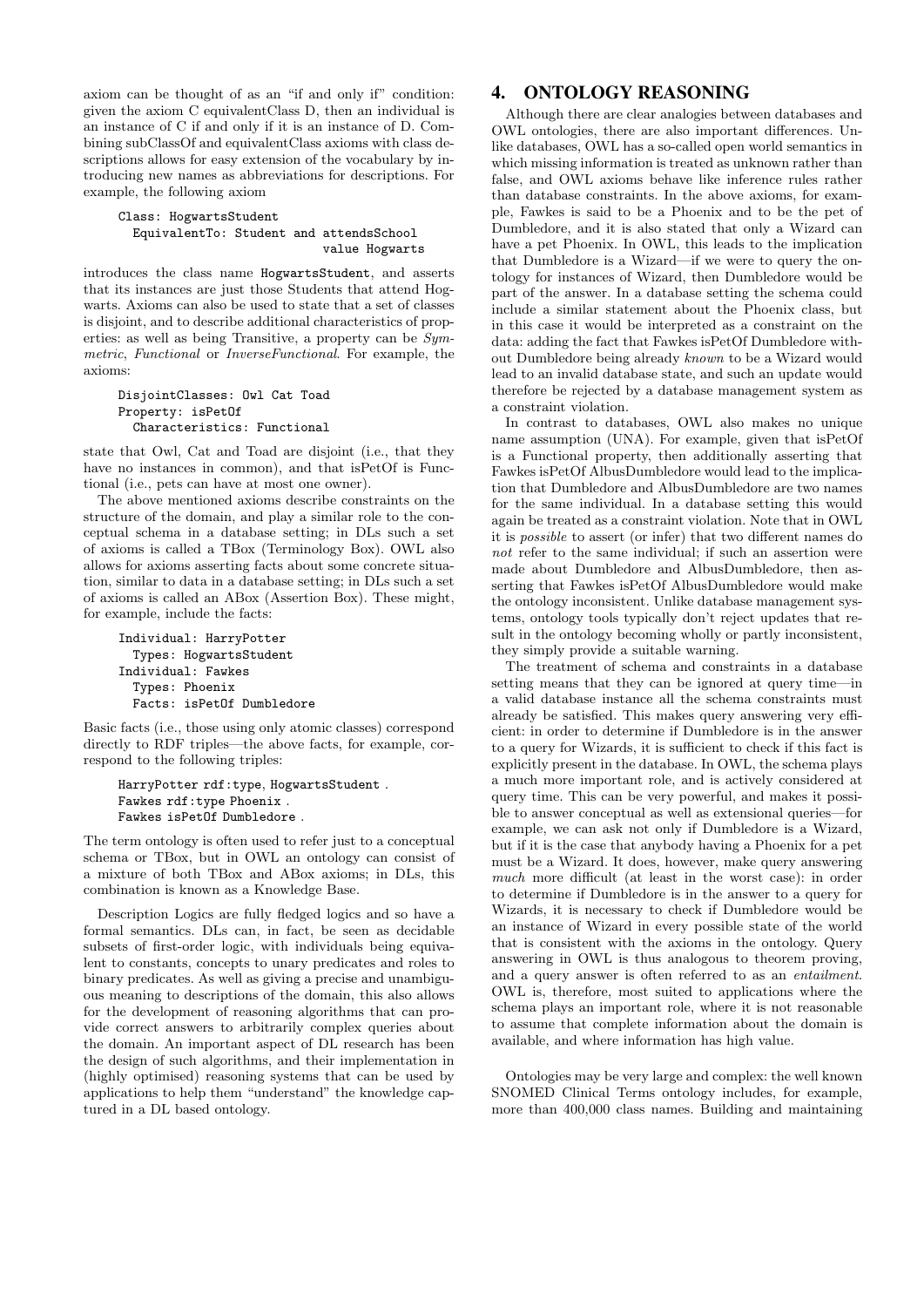such ontologies is very costly and time consuming, and providing tools and services to support this "ontology engineering" process is of crucial importance to both the cost and the quality of the resulting ontology. Moreover, as we have seen above, query answering in OWL is not simply a matter of checking the data, but may require complex reasoning to be performed. Ontology reasoning therefore plays a central role in both the development of high quality ontologies, and the deployment of ontologies in applications.

In spite of the complexity of reasoning with OWL ontologies, highly optimised DL reasoning systems such as  $FaCT++$ ,<sup>11</sup> Racer,<sup>12</sup> and Pellet<sup>13</sup> have proved to be very effective in practice—in fact the availability of such reasoning systems was one of the key motivations for basing OWL on a DL. State of the art ontology development tools, such as SWOOP,<sup>14</sup> Protégé 4, and TopBraid Composer,<sup>15</sup> use DL reasoners to provide feedback to the user about the logical implications of their design. This typically includes (at least) warnings about inconsistencies and synonyms.

An inconsistent (sometimes called unsatisfiable) class is one whose description is "over-constrained", with the result that it can never have any instances. This is typically an unintended feature of the design—why introduce a name for a class that can never have any instances—and may be due to subtle interactions between axioms. It is, therefore, very useful to be able to detect such classes and bring them to the attention of the ontology engineer. For example, during the development of an OWL ontology at the NASA Jet Propulsion Laboratory, the class "OceanCrustLayer" was found to be inconsistent. This was discovered (with the help of debugging tools) to be the result of its being defined to be both a region and a layer, one of which (layer) was a 2-dimensional object and the other a 3-dimensional object. The inconsistency thus highlighted a fundamental error in the design of the ontology.

It is also possible that the descriptions in an ontology mean that two classes necessarily have exactly the same set of instances, i.e., that they are alternative names for the same class. This may be desirable in some situations, e.g., to capture the fact that "Myocardial infarction" and "Heart attack" mean the same thing. It could, however, also be the inadvertent result of interactions between descriptions or of basic errors on the part of the ontology designer; it is, therefore, also useful to be able to alert users to the presence of such synonyms.

In addition to checking for inconsistencies and synonyms, ontology development tools usually check for implicit subsumption relationships, and update the class hierarchy accordingly. This is also a very useful design aid: it allows ontology developers to focus on class descriptions, leaving the computation of the class hierarchy to the reasoner, and it can also be used by developers to check if the hierarchy induced by the class descriptions is consistent with their intuition. This may not be the case when, for example, errors in the ontology result in unexpected subsumption inferences, or "under-constrained" class descriptions result in expected inferences not being found. The latter case is extremely com-

mon, as it is easy to inadvertently omit axioms that express "obvious" information. For example, an ontology engineer may expect the class of patients who have a fracture of both the tibia and the fibula to be a subClassOf "patient with multiple fractures"; however, this may not be the case if the ontology doesn't include (explicitly or implicitly) the information that the tibia and fibula are different bones. Failure to find this subsumption relationship will alert the engineer to the missing DisjointClasses axiom.

Reasoning is also important when ontologies are deployed in applications—as we have already seen, it is needed in order to answer standard data retrieval queries as well as to answer conceptual queries about the structure of the domain. For example, biologists use ontologies such as the Gene Ontology (GO) and the Biological Pathways Exchange ontology (BioPAX) to annotate (web-accessible) data from gene sequencing experiments so as to be able to answer complex queries such as "what DNA binding products interact with insulin receptors". Answering this query requires a reasoner not only to identify individuals that are (perhaps only implicitly) instances of DNA binding products and of insulin receptors, but also to identify which pairs of individuals are (perhaps only implicitly) related via the interactsWith property.

Finally, in order to maximise the benefit of reasoning services, tools should be able to explain inferences: without this facility, users may find it difficult to repair errors in the ontology and may even start to doubt the correctness of inferences. Explanation typically involves computing a (hopefully small) subset of the ontology that still entails the inference in question, and if necessary presenting the user with a chain of reasoning steps [12]. Figure 3, for example, shows an explanation, produced by the Protégé 4 ontology development tool, of the above mentioned inference with respect to the inconsistency of OceanCrustLayer.

# 5. ONTOLOGY APPLICATIONS

The availability of tools and reasoning systems such as those mentioned in Section 4 has contributed to the increasingly widespread use of OWL, and it has become the de facto standard for ontology development in fields as diverse as biology [19], medicine [8], geography [9], geology [23], agriculture [20] and defence [15]. Applications of OWL are particularly prevalent in the life sciences where it has been used by the developers of several large biomedical ontologies, including the SNOMED, GO and BioPAX ontologies mentioned in Section 4, the Foundational Model of Anatomy (FMA) and the National Cancer Institute thesaurus.

The ontologies used in such applications may have been specifically developed for the purpose, or may have been developed without any particular application in mind. Many ontologies are the result of collaborative efforts within a given community aimed at facilitating (web-based) information sharing and exchange. Some ontologies are even commercially developed and subject to a licence fee.

Many OWL ontologies are now available on the web an OWL ontology is identified by a URI, and the ontology should, in principle, be available at that location. There are also several well known ontology libraries, and even ontology search engines such as SWOOGLE,<sup>16</sup> that can be used

 $^{11}\mathrm{http://owl.man.ac.uk/factplusplus/}$ 

<sup>12</sup>http://www.racer-systems.com/

<sup>13</sup>http://pellet.owldl.com/

<sup>14</sup>http://code.google.com/p/swoop/

 $15$ http://www.topbraidcomposer.com/

 $16$ http://swoogle.umbc.edu/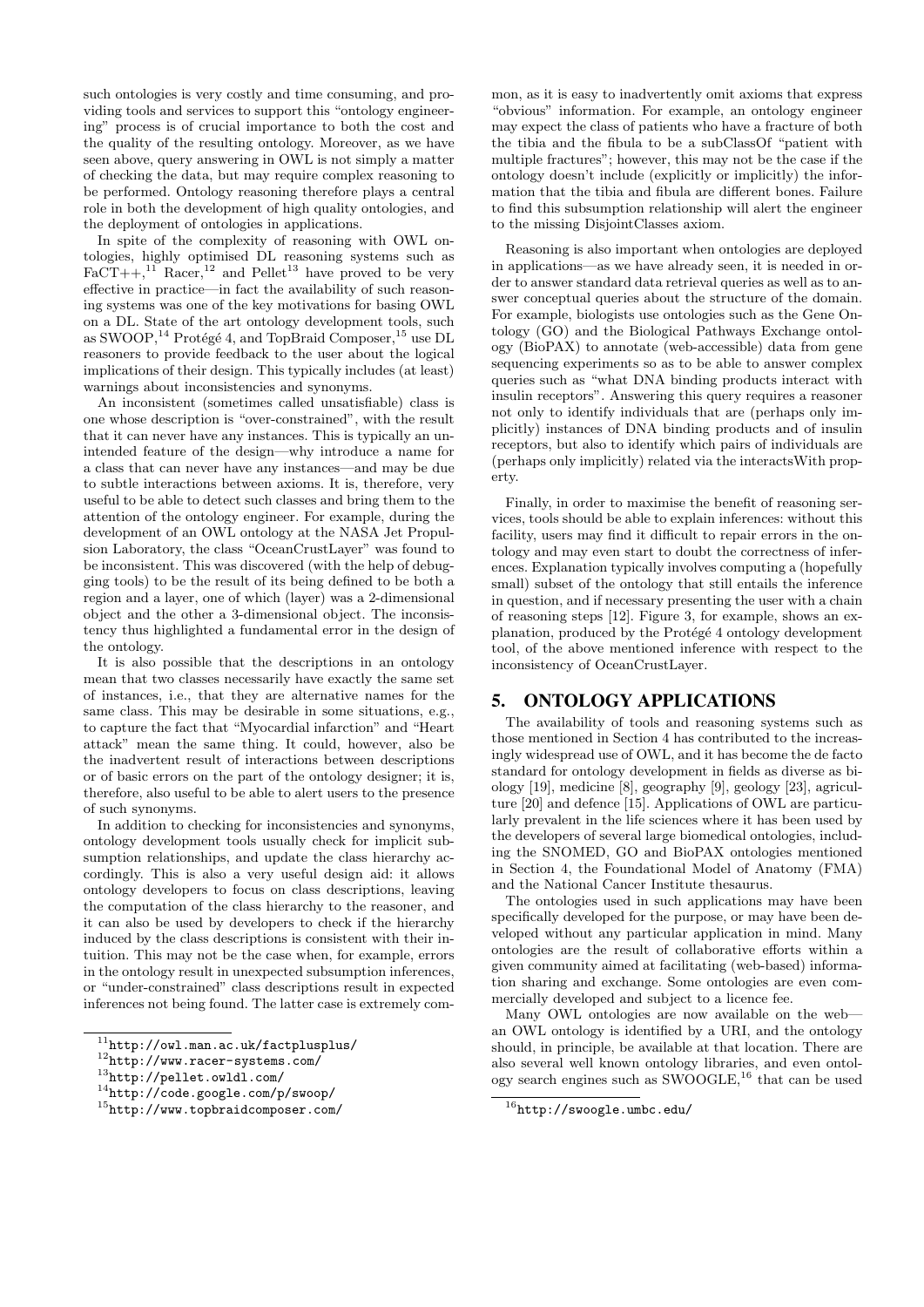

Figure 3: An explanation from Protégé 4

to locate ontologies. In practice, however, applications are invariably built around a predetermined ontology or set of ontologies that are well understood and known to provide suitable coverage of the relevant domains.

The importance of reasoning support in ontology applications was highlighted in a recent paper describing a project in which the Medical Entities Dictionary (MED), a large ontology (100,210 classes and 261 properties) that is used at the Columbia Presbyterian Medical Center, was converted into OWL and checked using an OWL reasoner [13]. This check revealed "systematic modelling errors", and a significant number of missed subClassOf relationships which, if not corrected, "could have cost the hospital many missing results in various decision support and infection control systems that routinely use MED to screen patients".

Similarly, an extended version of the SNOMED ontology was checked using an OWL reasoner, and a number of missing subClassOf relationships found. This ontology is being used by the UK National Health Service (NHS) to provide "A single and comprehensive system of terms, centrally maintained and updated for use in all NHS organisations and in research", and as a key component of their new £6.2 billion "Connecting for Health" IT programme. An important feature of this system is that it can be extended to provide more detailed coverage if needed by specialised applications. For example, a specialist allergy clinic may need to distinguish allergies caused by different kinds of nut, and so may add new terms to the ontology such as AlmondAllergy:

### Class: AlmondAllergy equivalentTo: Allergy and causedBy some Almond

Using a reasoner to insert this new term into the ontology will ensure that it is recognised as a subClassOf NutAllergy. This is clearly of crucial importance in order to ensure that patients with an AlmondAllergy are correctly identified in the national records system as patients having a NutAllergy.

Ontologies are also widely used to facilitate the sharing and integration of information. The Neurocommons project,<sup>17</sup> for example, aims to provide a platform for sharing and integrating knowledge in the neuroscience domain. A key component is an ontology of annotations that will

be used to integrate available knowledge on the web, including major neuroscience databases. Similarly, the OBO Foundry<sup>18</sup> is a library of ontologies designed to facilitate information sharing and integration in the biomedical domain.

In information integration applications the ontology can play several roles: it can provide a formally defined and extensible vocabulary for use in semantic annotations, it can be used to describe the structure of existing sources and the information that they store, and it can provide a detailed model of the domain against which queries can be formulated. Such queries can be answered by using semantic annotations and structural knowledge to retrieve and combine information from multiple sources [22]. It should be noted that the use of ontologies in information integration is far from new, and has already been the subject of extensive research within the database community [2].

It is easy to imagine that, with large ontologies, answering conceptual and data retrieval queries may be a very complex task. The use of DL reasoners allows OWL ontology applications to answer complex queries and to provide guarantees about the correctness of the result. Reliability and correctness are clearly important features of any information system; they are particularly important if ontology based systems are to be used in safety-critical applications such as medicine, where incorrect reasoning could adversely impact patient care.

RDF and OWL have, however, also been used in a range of applications where reasoning plays only a relatively minor role. Examples include the Friend of a Friend (FOAF)<sup>19</sup> project, the Dublin Core Metadata Initiative, and the use of RDF to carry annotations in Adobe's Extensible Metadata Platform  $(XMP)$ .<sup>20</sup> In these applications, RDF is typically used to provide a flexible and extensible data structure for annotations, with the added advantage that IRIs can be used to directly refer to web resources.

In FOAF, for example, a simple RDF/OWL ontology is used to provide a vocabulary of terms for describing and linking people and their interests and activities; these terms include the foaf:Person class and properties such as foaf:name, foaf:homepage and foaf:knows. OWL is used to declare that properties such as foaf:homepage are In-

 $17$ http://sciencecommons.org/projects/data/

<sup>18</sup>http://www.obofoundry.org/

<sup>19</sup>http://www.foaf-project.org/

<sup>20</sup>http://www.adobe.com/products/xmp/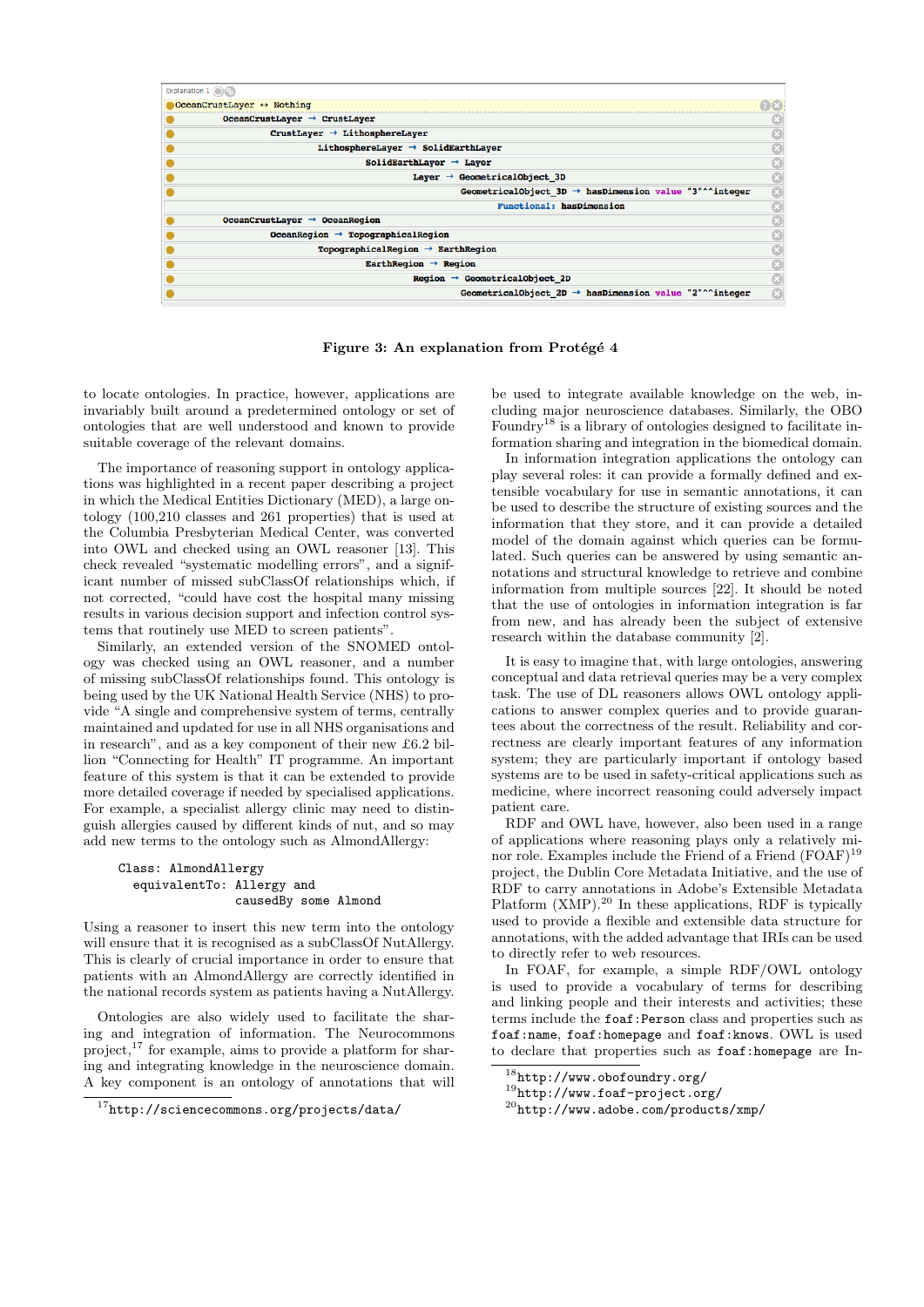verseFunctional, i.e., that they can be used as a key to uniquely identify the subject of the property (often a person). The semantics of the vocabulary is, however, mainly captured informally in textual descriptions of each term, and is procedurally interpreted by applications. This reduces the need for reasoning systems, but limits the ability of applications to share and understand vocabulary extensions.

## 6. FUTURE DIRECTIONS

As we have seen in Section 5, OWL is already being successfully used in many applications. This success brings with it, however, many challenges for the future development of both the OWL language and OWL tool support. Central to these is the familiar tension between requirements for advanced features, in particular increased expressive power, and raw performance, in particular the ability to deal with very large ontologies and data sets.

Researchers have addressed these problems by investigating more expressive DLs, developing new and more highly optimised DL reasoning systems, and identifying smaller logics that combine useful expressive power with lower worst case complexity or other desirable computational properties. Results from these research efforts are now being exploited in order to refine and extend OWL, a new W3C Working Group having been formed for this purpose.<sup>21</sup> The resulting language is called OWL  $2<sup>22</sup>$  and is based on a more expressive DL called  $\mathcal{SROTQ}$  [10]. OWL 2 extends OWL with the ability to "qualify" cardinality restrictions, e.g., to describe the hand as having four parts that are fingers and one part that is a thumb; the ability to assert that properties are reflexive, irreflexive, asymmetric and disjoint, e.g., to describe hasParent as an irreflexive property; and the ability to compose properties into property chains, e.g., to capture the fact that a disease affecting a part of an organ affects the organ as a whole. OWL 2 also provides extended support for datatypes and for annotations.

As well as increasing the expressive power of the complete language, OWL 2 also defines several profiles: language fragments that have desirable computational properties.<sup>23</sup> These include a profile based on DL Lite, a logic for which standard reasoning problems can be reduced to SQL query answering; a profile based on  $\mathcal{EL}^{++}$ , a logic for which standard reasoning problems can be performed in polynomial time; and a profile based on DLP, a logic for which query answering can be implemented using rule based techniques that have been shown to scale well in practice.

In some cases, even the increased expressive power provided by OWL 2 may not meet application requirements. One way to further increase the expressive power of the language would be to extend it with Horn-like rules, i.e., implications such as  $\text{parent}(x, y) \land \text{brother}(y, z) \Rightarrow \text{uncle}(x, z),$ which states that if  $y$  is a parent of  $x$  and  $z$  is a brother of  $y$  (the antecedent), then  $z$  is an uncle of  $x$  (the consequent). There have been several proposals along these lines, most notably the Semantic Web Rules Language (SWRL).<sup>24</sup> If the semantics of such rules is restricted so that they only apply to named individuals, then their addition does not disturb the decidability of the underlying DL; this restricted

form of rules is known as DL-safe rules [17]. Efforts are now underway to produce a W3C language standard that will "allow rules to be translated between rule languages and thus transferred between rule systems".<sup>25</sup>

As we saw in Section 4, reasoning enabled tools provide vital support for ontology engineering. Recent work has shown how this support can be extended to modular design and module extraction—important techniques for working with large ontologies. When developing a large ontology, it is useful if not essential to divide the ontology into modules in order to make it easier to understand and to facilitate parallel work by a team of ontology engineers. Similarly, it may be desirable to extract from a large ontology a module containing all the information relevant to some subset of the domain—the resulting small(er) ontology will be easier for humans to understand and easier for applications to use. New reasoning services can be used both to alert developers to unanticipated and/or undesirable interactions when modules are integrated, and to identify a subset of the original ontology that is indistinguishable from it when used to reason about the relevant subset of the domain [4].

The availability of a standard query language (SQL) has been an important factor in the success of relational databases. It has long been recognised that the semantic web, and semantic web knowledge representation languages such as RDF and OWL, would also benefit from the availability of a standardised query language, and there have been several proposals for such a language. As in the case of RDF and OWL, a W3C standardisation working group was set up, and has recently completed its work on the SPARQL query language standard.<sup>26</sup> Strictly speaking, this is only a query language for RDF, but it is easy to see how it could be extended for use with OWL ontologies, and this is already happening in practice.

Major research efforts have also been directed towards tackling some of the barriers to realising the semantic web mentioned in Section 1, and considerable progress has been made in areas such as ontology alignment (reconciling ontologies that describe overlapping domains) [18], ontology extraction (extracting ontologies from, e.g., text) [16], and the automated annotation of both text [6] and images [5]. A particularly interesting development has been the growth of Web 2.0 applications—this has shown how it might be possible for user communities to collaboratively annotate web content, as well as to create simple forms of ontology via the development of hierarchically organised sets of tags, often called folksonomies [21]. Progress has also been made in developing the infrastructure needed to add structured annotations to existing web resources. The recent RDFa proposal, for example, provides a mechanism for embedding RDF in existing XHTML documents.<sup>27</sup>

# 7. CONCLUSIONS

As we have seen, the goal of semantic web research is to enable the vast range of web-accessible information and services to be more effectively exploited, in particular by software agents and applications. As a first step, languages such

 $^{21}$ http://www.w3.org/2007/OWL/

 $22$ It was initially called OWL 1.1.

<sup>23</sup>http://www.w3.org/TR/owl2-profiles/

<sup>24</sup>http://www.w3.org/Submission/SWRL/

 $^{25}$ http://www.w3.org/2005/rules/

<sup>26</sup>http://www.w3.org/TR/rdf-sparql-query/

<sup>27</sup>http://www.w3.org/TR/rdfa-syntax/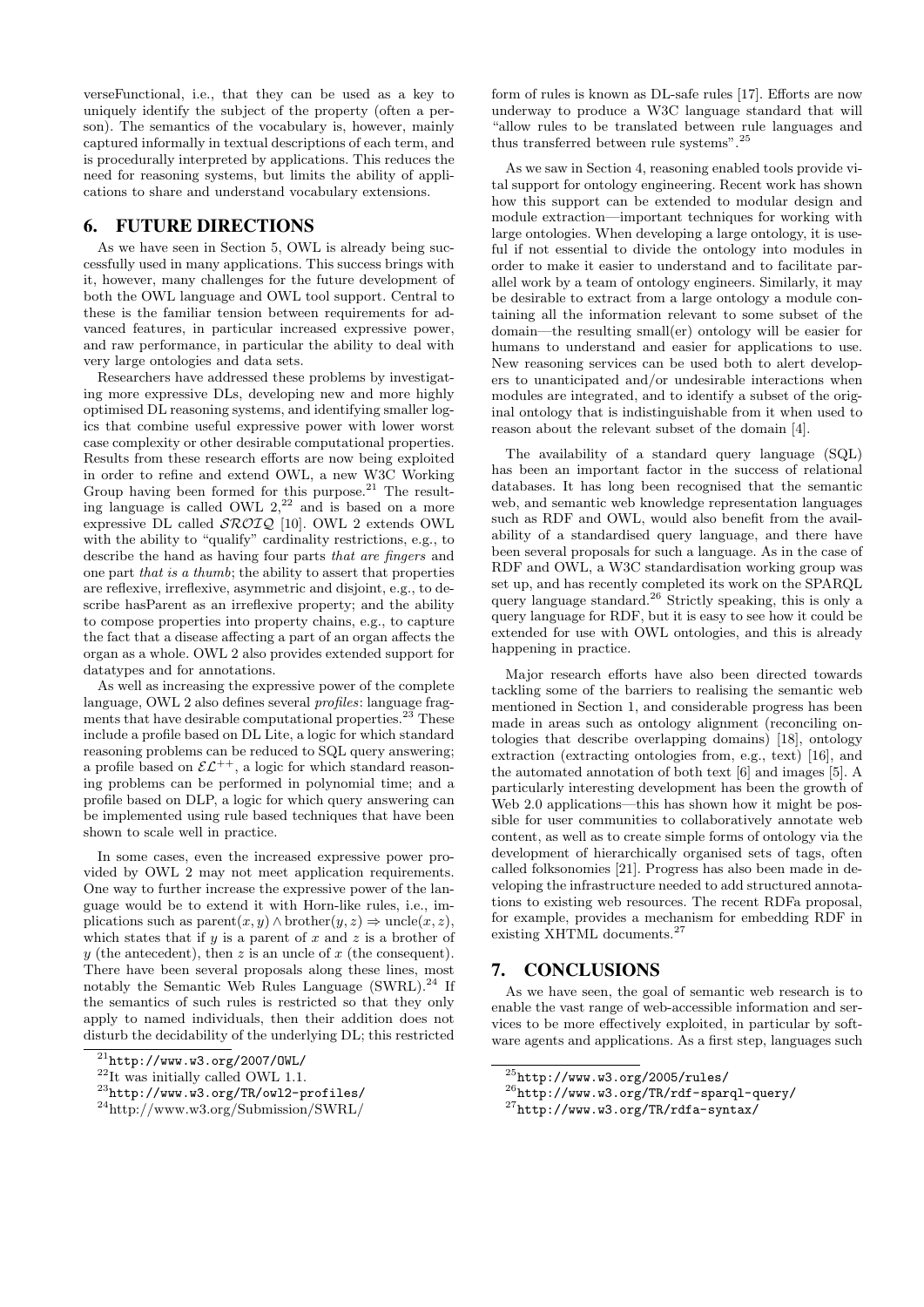as RDF and OWL have been developed; these languages allow for the description of web resources, and for the representation of knowledge that will enable applications to use resources more intelligently.

Although a wide range of semantic web applications have now appeared, fully realising the semantic web still seems some way off, and would require the solution of many very hard and long-standing research problems. Moreover, the vast majority of the web has yet to be semantically annotated, and there are still relatively few ontologies available (and even fewer high quality ones).

Semantic web research has, however, already had a major impact on the development and deployment of ontology languages and tools—now often called semantic web technologies. These technologies have rapidly become a de facto standard for ontology development, and are seeing increasing use not only in research labs but in large scale IT projects, particularly those where the schema plays an important role, where information has high value and where information may be incomplete. This is reflected in extended support for semantic web technologies, including commercial tools, implementations and applications, from major players such as HP, IBM, Oracle and Siemens.

The success of semantic web technologies, and their increasing use in large scale applications, has brought with it new challenges, both with respect to expressive power and scalability. However, this success also means that major research and development efforts in both academia and industry are now focused on addressing these challenges, and it seems certain that these efforts will have a major influence on the future development of information technology.

## 8. ACKNOWLEDGEMENTS

Thanks to all my friends and collaborators in the semantic web and description logic communities for inspiration, help, and a lot of fun. Particular thanks to Uli Sattler and Franz Baader from whom I borrowed the idea of using Harry Potter in ontology examples.

# 9. REFERENCES

- [1] F. Baader, D. Calvanese, D. McGuinness, D. Nardi, and P. F. Patel-Schneider, editors. The Description Logic Handbook: Theory, Implementation and Applications. Cambridge University Press, 2003.
- [2] C. Batini, M. Lenzerini, and S. B. Navathe. A comparative analysis of methodologies for database schema integration. ACM Computing Surveys, 18(4):323–364, 1986.
- [3] T. Berners-Lee, J. Hendler, and O. Lassila. The semantic web. Scientific American, 284(5):34–43, 2001.
- [4] B. Cuenca Grau, I. Horrocks, Y. Kazakov, and U. Sattler. Modular reuse of ontologies: Theory and practice. J. of Artificial Intelligence Research, 31:273–318, 2008.
- [5] R. Datta, D. Joshi, J. Li, and J. Z. Wang. Image retrieval: Ideas, influences, and trends of the new age. ACM Computing Surveys, 40(2), 2008.
- [6] S. Dill, N. Eiron, D. Gibson, D. Gruhl, R. Guha, A. Jhingran, T. Kanungo, S. Rajagopalan, A. Tomkins, J. A. Tomlin, and J. Y. Zien. Semtag and seeker: Bootstrapping the semantic web via automated semantic annotation. In Proc. of the Twelfth

International World Wide Web Conference (WWW 2003), 2003.

- [7] J. Doyle and R. S. Patil. Two theses of knowledge representation: Language restrictions, taxonomic classification, and the utility of representation services. Artificial Intelligence, 48:261–297, 1991.
- [8] C. Golbreich, S. Zhang, and O. Bodenreider. The foundational model of anatomy in OWL: Experience and perspectives. J. of Web Semantics, 4(3), 2006.
- [9] J. Goodwin. Experiences of using OWL at the ordnance survey. In Proc. of the First OWL Experiences and Directions Workshop, volume 188 of CEUR Workshop Proceedings. CEUR (http://ceur-ws.org/), 2005.
- [10] I. Horrocks, O. Kutz, and U. Sattler. The even more irresistible SROIQ. In Proc. of the 10th Int. Conf. on Principles of Knowledge Representation and Reasoning (KR 2006), pages 57–67. AAAI Press, 2006.
- [11] I. Horrocks and U. Sattler. A tableau decision procedure for SHOIQ. J. of Automated Reasoning, 39(3):249–276, 2007.
- [12] A. Kalyanpur, B. Parsia, E. Sirin, and J. Hendler. Debugging unsatisfiable classes in owl ontologies. J. of Web Semantics, 3(4):243–366, 2005.
- [13] A. Kershenbaum, A. Fokoue, C. Patel, C. Welty, E. Schonberg, J. Cimino, L. Ma, K. Srinivas, R. Schloss, and J. W. Murdock. A view of OWL from the field: Use cases and experiences. In Proc. of the Second OWL Experiences and Directions Workshop, volume 216 of CEUR Workshop Proceedings. CEUR (http://ceur-ws.org/), 2006.
- [14] G. Klyne and J. J. Carroll. Resource description framework (RDF): Concepts and abstract syntax. W3C Recommendation, 10 February 2004. Available at http://www.w3.org/TR/rdf-concepts/.
- [15] L. Lacy, G. Aviles, K. Fraser, W. Gerber, A. Mulvehill, and R. Gaskill. Experiences using OWL in military applications. In Proc. of the First OWL Experiences and Directions Workshop, volume 188 of CEUR Workshop Proceedings. CEUR (http://ceur-ws.org/), 2005.
- [16] A. Maedche and S. Staab. Ontology learning for the semantic web. IEEE Intelligent Systems,  $16(2)$ :72–79, 2001.
- [17] B. Motik, U. Sattler, and R. Studer. Query answering for OWL-DL with rules. J. of Web Semantics, 3(1):41–60, 2005.
- [18] P. Shvaiko and J. Euzenat. A survey of schema-based matching approaches. J. on Data Semantics, IV:146–171, 2005.
- [19] A. Sidhu, T. Dillon, E. Chang, and B. S. Sidhu. Protein ontology development using OWL. In Proc. of the First OWL Experiences and Directions Workshop, volume 188 of CEUR Workshop Proceedings. CEUR (http://ceur-ws.org/), 2005.
- [20] D. Soergel, B. Lauser, A. Liang, F. Fisseha, J. Keizer, and S. Katz. Reengineering thesauri for new applications: The AGROVOC example. J. of Digital Information, 4(4), 2004.
- [21] P. Spyns, A. de Moor, J. Vandenbussche, and R. Meersman. From folksologies to ontologies: How the twain meet. In Proc. of OTM Conferences (1),